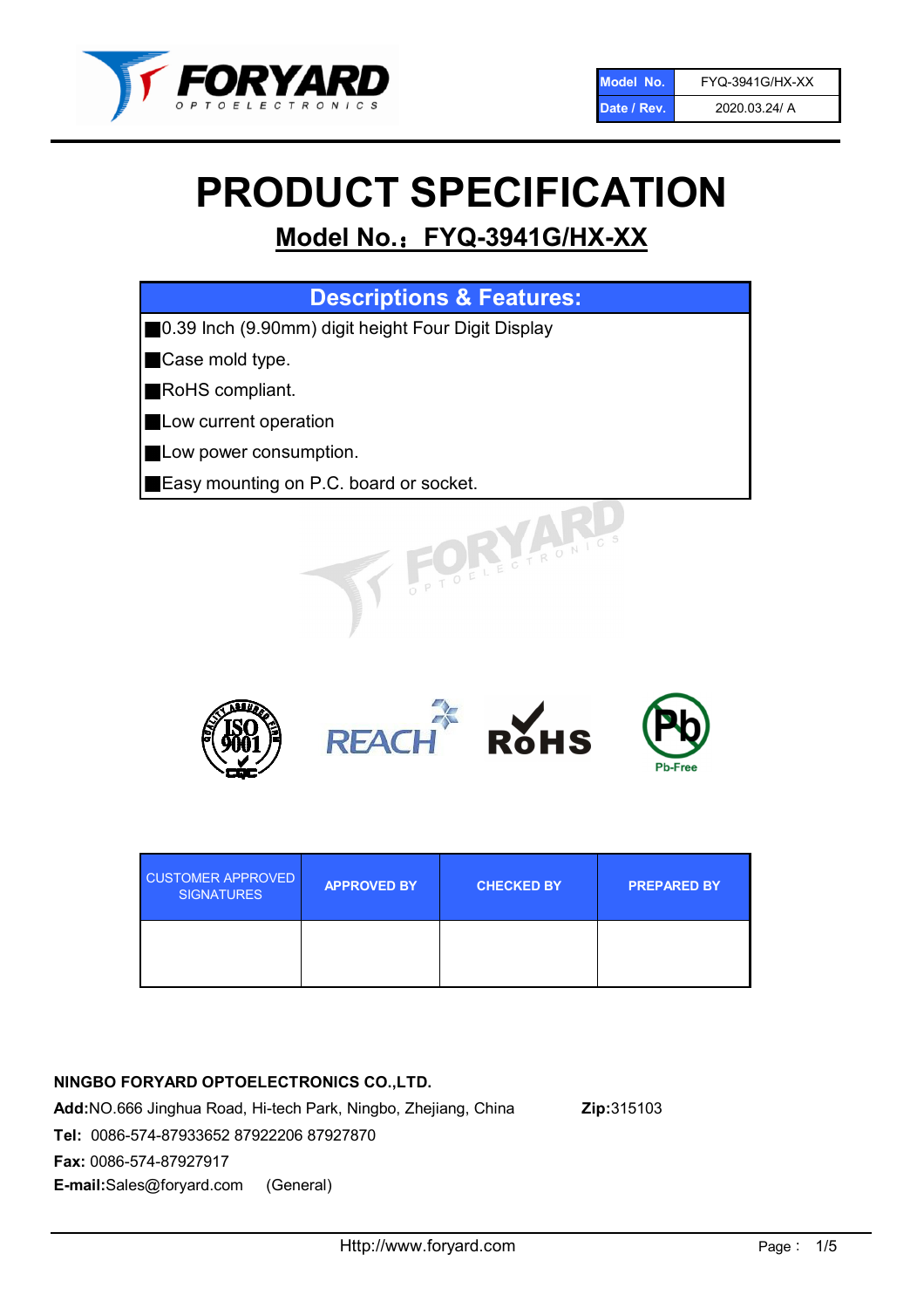

| Model No.   | <b>FYQ-3941G/HX-XX</b> |
|-------------|------------------------|
| Date / Rev. | 2020.03.24/ A          |

## Model No.: FYQ-3941G/HX-XX

#### ■ -XX: REF Surface / Epoxy color

| <b>Color</b><br><b>Number</b> |               |                                                   |             |                |
|-------------------------------|---------------|---------------------------------------------------|-------------|----------------|
| REF Surface Color   O White   |               | $\circ$ Black $\circ$ Gray                        | $\circ$ Red | $\circ$ Green  |
| <b>Epoxy Color</b>            | ○ Water Clear | $\mathbin{\varcap}$ White $\mathbin{\varcap}$ Red | I⊖ Green i  | $\circ$ Yellow |

#### ■ Mechanical Dimensions



Notes:

- 1. All pins are Φ0.45[.019]mm
- 2. Dimension in millimeter [inch], tolerance is ±0.25 [.010] and angle is ±1° unless otherwise noted.
- 3. Bending≤Length\*1%.
- 4.The specifications,characteristics and technical data described in the datasheet are subject to change without prior notice.
- 5.The drawing is different from the actual one, please refer to the sample.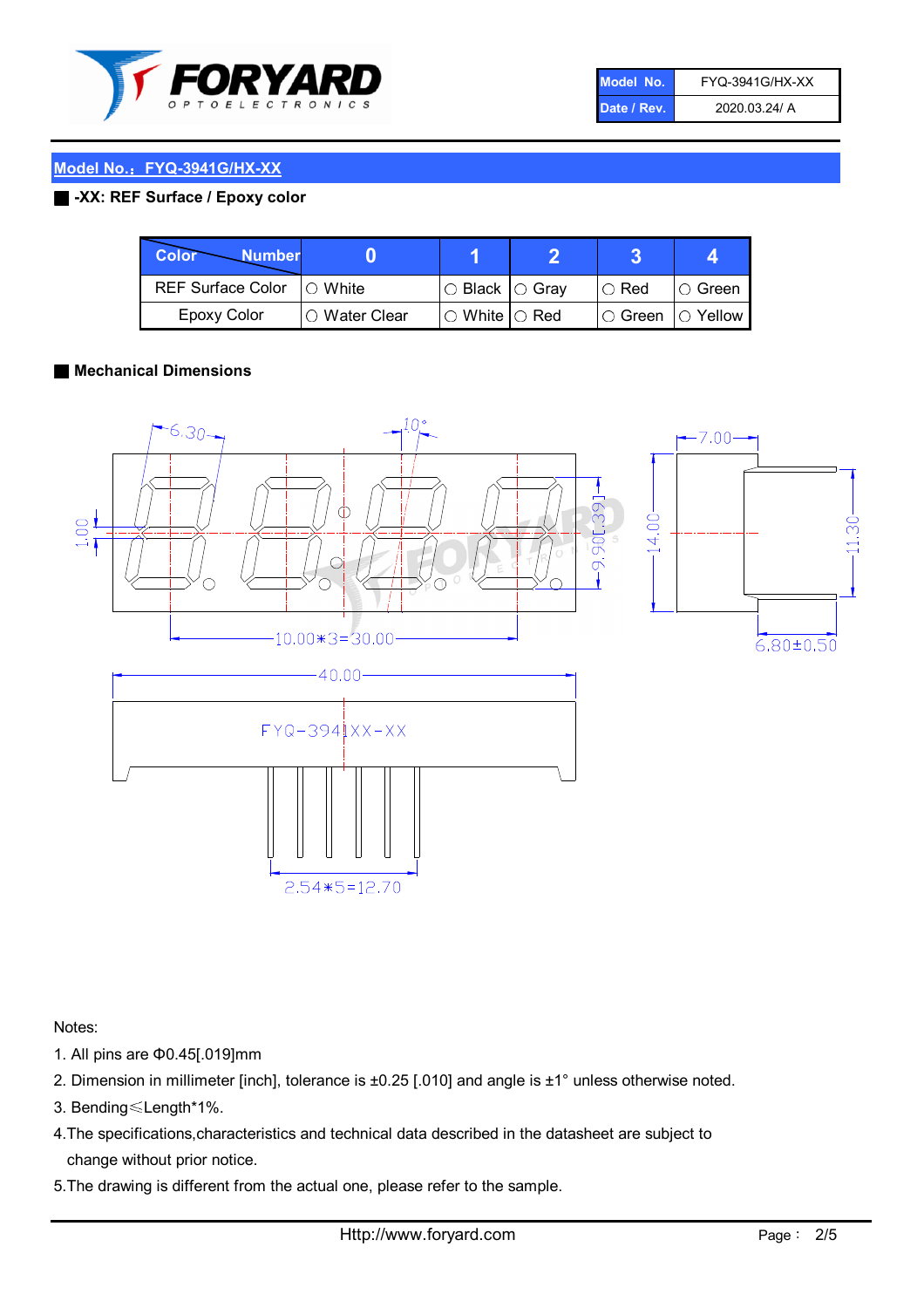

| Model No.   | <b>FYQ-3941G/HX-XX</b> |
|-------------|------------------------|
| Date / Rev. | 2020.03.24/ A          |

# Model No.: FYQ-3941G/HX-XX

■ All Light On Segments Feature & Pin Position





■ Internal Circuit Diagrams

FYQ-3941GX



Common Cathode



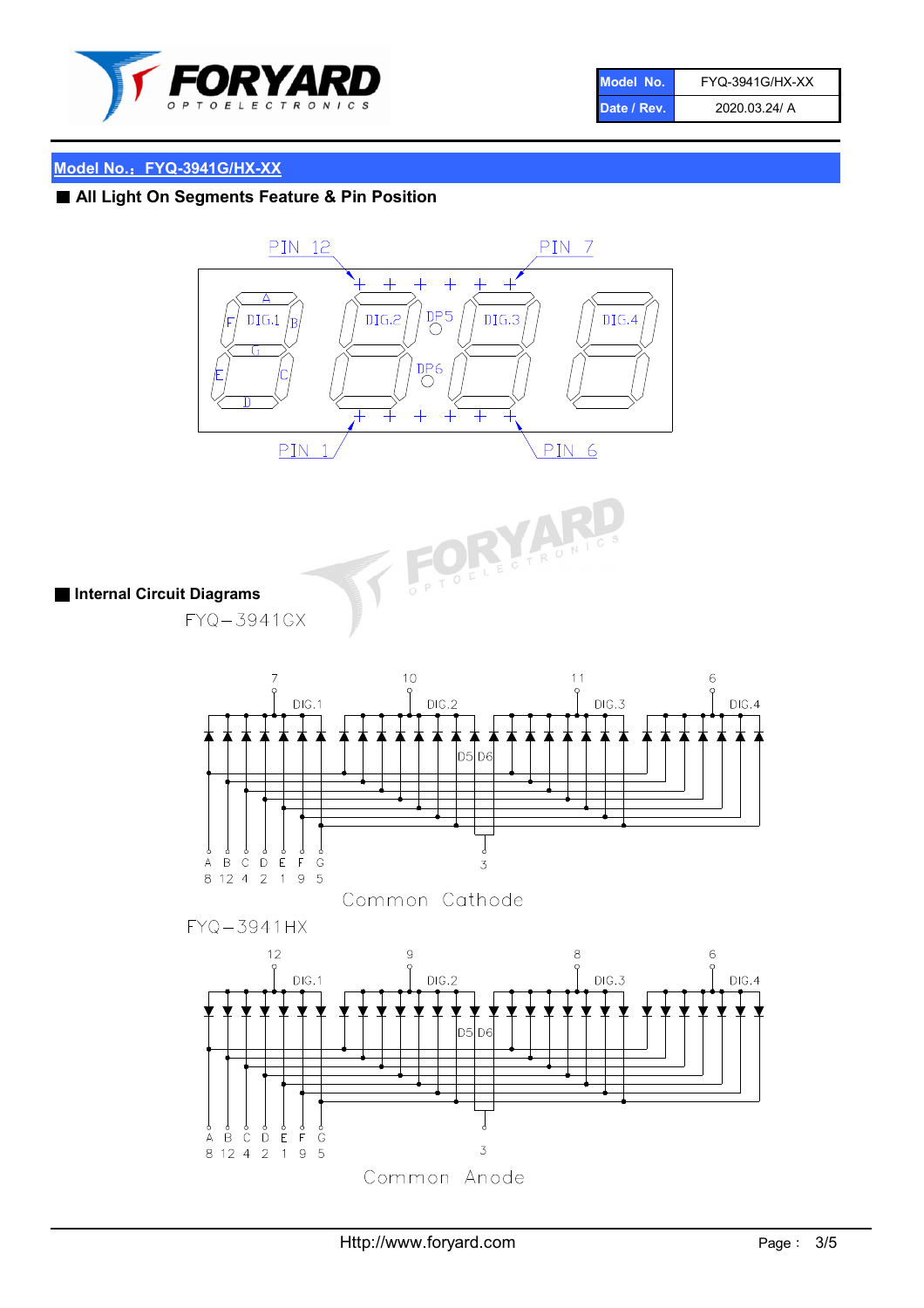

| Model No.   | <b>FYQ-3941G/HX-XX</b> |
|-------------|------------------------|
| Date / Rev. | 2020.03.24/ A          |

(Ta=25℃)

## Model No.: FYQ-3941G/HX-XX

#### Absolute maximum

| solute maximum ratings       |               |                       |              |            | (Ta=25℃)    |
|------------------------------|---------------|-----------------------|--------------|------------|-------------|
| <b>Parameter</b>             | <b>Symbol</b> | <b>Test Condition</b> | <b>Value</b> |            |             |
|                              |               |                       | <b>Min</b>   | <b>Max</b> | <b>Unit</b> |
| Reverse Voltage              | VR            | $IR = 30$             | 5            |            |             |
| <b>Forward Current</b>       | ΙF            |                       |              | 30         | mA          |
| Power Dissipation            | Pd            |                       |              | 100        | mW          |
| <b>Pulse Current</b>         | Ipeak         | Duty=0.1mS,1KHz       |              | 150        | mA          |
| <b>Operating Temperature</b> | Topr          |                       | $-40$        | $+85$      | °C          |
| Storage Temperature          | Tstr          |                       | $-40$        | $+85$      | °C          |

#### ■ Electrical-Optical Characteristics

#### ● Color Code & Chip Characteristics:(Test Condition:IF=10mA)

Typ Max S | Hi $\textsf{Red}$  | AlGaInP | 660nm LE 20nm | 2.00 | 2.50 D | Super Red | AIGaAs/DH | 650nm | 20nm | 2.00 | 2.50 E | Orange | GaAsP | 625nm | 35nm | 2.00 | 2.50 A | Amber | GaAsP | 610nm | 35nm | 2.00 | 2.50 Y | Yellow | GaAsP | 590nm | 35nm | 2.00 | 2.50 G Yellow Green AIGaInP | 570nm | 10nm | 2.00 | 2.50 3.00 3.80 3.00 3.80 W | White | InGaN/GaN | X=0.29,Y=0.30 |CCT:9500K| 3.00 | 3.80 UHR Ultra Hi Red | AlGaInP | 640nm | 20nm | 2.00 | 2.50 UR | Ultra Red | AlGaInP | 635nm | 20nm | 2.00 | 2.50 UE Ultra Orange | AIGaInP | 625nm | 20nm | 2.00 | 2.50 UA Ultra Amber | AIGaInP | 610nm | 20nm | 2.00 | 2.50  $UV$  Ultra Yellow  $\vert$  AlGaInP  $\vert$  590nm  $\vert$  20nm  $\vert$  2.00  $\vert$  2.50  $\text{UG}$  Ultra Yellow Green | AIGaInP | 570nm | 30nm | 2.00 | 2.50 PG Pure Green | InGaN | 520nm | 36nm | 3.00 | 3.80 30nm 3.00 3.80 30nm 3.00 3.80 UW |Ultra White | InGaN/GaN | X=0.29,Y=0.30 |CCT:9500K| 3.00 | 3.80 40~85 60~120~180 40~70 Segment-to-Segment Luminous Intensity ratio(Iv-M) 1.5:1 610nm 9~20(mw) 350~450 470nm 120~180 120~180 Ultra Blue InGaN/GaN InGaN/GaN 9~20(mw) 20~50 280~600 570nm | 30nm | 2.00 | 2.50 | 20~60 470nm 590nm InGaN/GaN B Blue I InGaN 570nm | 10nm | 2.00 | 2.50 | 10~20 30~105 30~135 460nm 520nm Ultra brightness **AlGaInP** AlGaInP 60nm AlGaInP 640nm Peak Wave Length $(\lambda_{\rm P})$ UB 460nm 635nm AlGaInP AlGaInP AlGaInP InGaN/GaN AlGaInP 10~20 Luminous **Intensity** (Iv) Unit:mcd AlGainP 660nm GaAsP GaAsP AlGaAs/DH **Spectral** Line halfwidth (∆λ1/2) 10~20 Standard brightness Forward Voltage(VF) Unit:V 15~30 10~20 625nm GaAsP 590nm **Emitting Color Dice Material** 10~21 610nm

#### Note:

1.Luminous Intensity is based on the Foryard standards.

2.Pay attention about static for InGaN